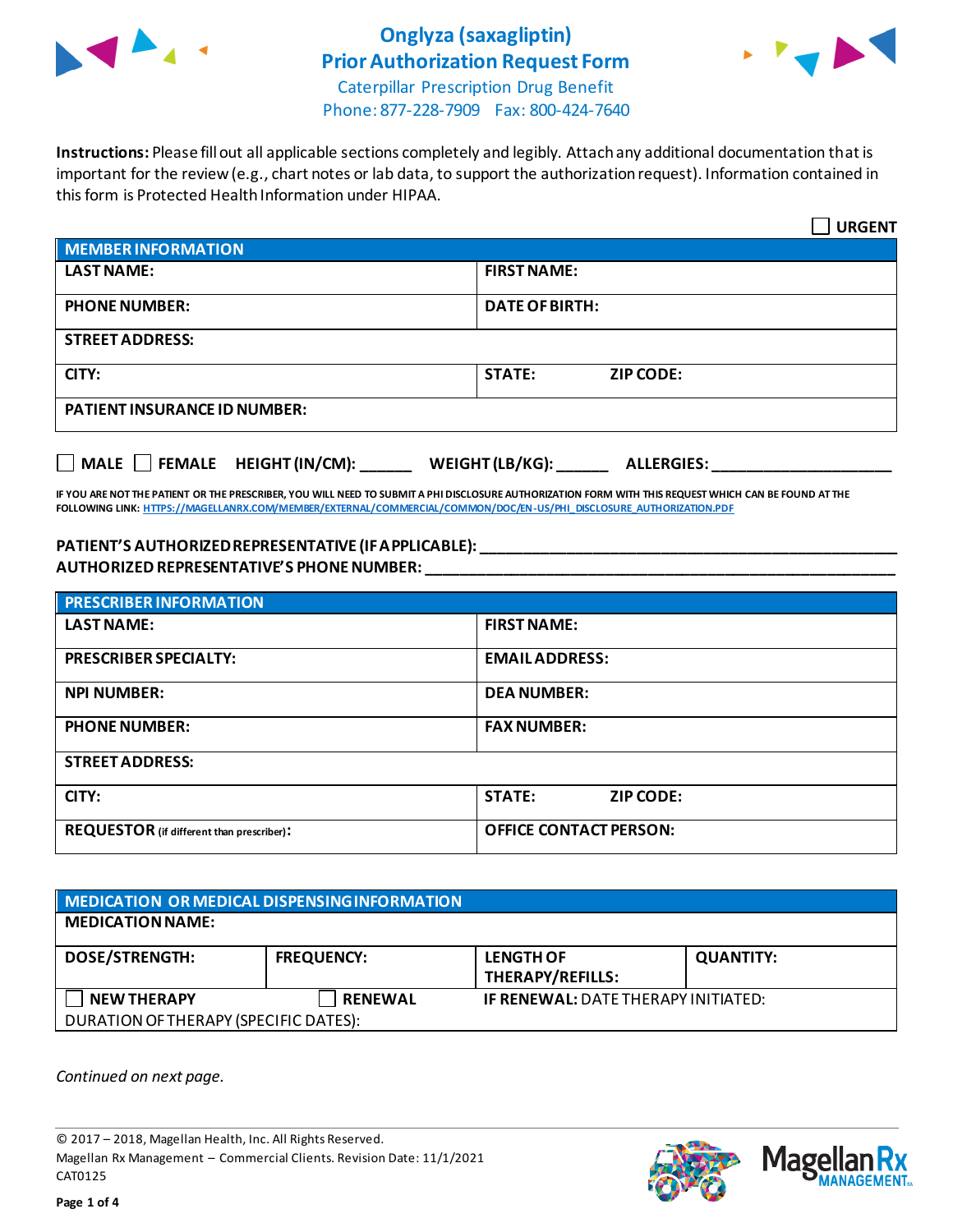

## **Onglyza (saxagliptin) Prior Authorization Request Form**



Caterpillar Prescription Drug Benefit Phone: 877-228-7909 Fax: 800-424-7640

| <b>MEMBER'S LAST NAME:</b>                                                                                                                                                                      | <b>MEMBER'S FIRST NAME:</b>                                                                                          |                                                                                             |  |  |
|-------------------------------------------------------------------------------------------------------------------------------------------------------------------------------------------------|----------------------------------------------------------------------------------------------------------------------|---------------------------------------------------------------------------------------------|--|--|
| <b>MEDICATION/THERAPY (SPECIFY</b><br>DRUG NAME AND DOSAGE):                                                                                                                                    | 1. HAS THE PATIENT TRIED ANY OTHER MEDICATIONS FOR THIS CONDITION?<br><b>DURATION OF THERAPY (SPECIFY</b><br>DATES): | <b>NO</b><br>YES (if yes, complete below)<br><b>RESPONSE/REASON FOR</b><br>FAILURE/ALLERGY: |  |  |
| <b>2. LIST DIAGNOSES:</b>                                                                                                                                                                       |                                                                                                                      | <b>ICD-10:</b>                                                                              |  |  |
| $\Box$ Type 1 diabetes<br>□ Type 2 diabetes<br>□ Other Diagnosis<br>$ICD-10 Code(s):$<br>PRIOR AUTHORIZATION.                                                                                   | 3. REQUIRED CLINICAL INFORMATION: PLEASE PROVIDE ALL RELEVANT CLINICAL INFORMATION TO SUPPORT A                      |                                                                                             |  |  |
| Is the patient 18 years of age or older?                                                                                                                                                        | $\Box$ Yes $\Box$ No                                                                                                 |                                                                                             |  |  |
| Is the patient already taking the requested medication?                                                                                                                                         | $\square$ Yes $\square$ No                                                                                           |                                                                                             |  |  |
| Is the patient's HbA1c 7% or greater? $\Box$ Yes $\Box$ No<br>HbA1c must be taken within the past 6 months.<br>Copy of HbA1c level rquired.                                                     |                                                                                                                      |                                                                                             |  |  |
|                                                                                                                                                                                                 | Was the patient's most recent HbA1clevel, PRIOR to STARTING the requested medication, 7.0% or greater? *             |                                                                                             |  |  |
| $\square$ Yes $\square$ No                                                                                                                                                                      |                                                                                                                      |                                                                                             |  |  |
| *Copy of HbA1c level rquired.                                                                                                                                                                   |                                                                                                                      |                                                                                             |  |  |
| Is the patient currently on metformin?* □ Yes □ No                                                                                                                                              |                                                                                                                      |                                                                                             |  |  |
| Does the patient had an inadequate response or intolerance to metform?<br>*Please provide documentation                                                                                         |                                                                                                                      |                                                                                             |  |  |
| Does the patient have at least one of the following contraindication to metformin? (Please Circle)<br>$\Box$ Estimated glomerular filtration rate (GFR) less than or equal to 45 mL/min/1.73 m2 |                                                                                                                      |                                                                                             |  |  |
| $\Box$ advanced liver disease with cirrhosis, portal hypertension, ascites, and/or hepatic encephalopathy                                                                                       |                                                                                                                      |                                                                                             |  |  |
| Is the patient currently on a sulfonylurea (or a meglitinide as a sulfonylurea equivalent)? $\Box$ Yes $\Box$ No                                                                                |                                                                                                                      |                                                                                             |  |  |
| Has the patient failed treatment with, or had an intolerance to a meglitinide or a sulfonylurea?* $\Box$ Yes $\Box$ No<br>*Please provide documentation                                         |                                                                                                                      |                                                                                             |  |  |
| Does the patient have one of the following true medical contraindication to sulfonylureas?<br>$\Box$ Yes $\Box$ No<br>*Please provide documentation<br>• High risk for falls                    |                                                                                                                      |                                                                                             |  |  |
| . Will take insulin and/or warfarin concurrently with the requested medication                                                                                                                  |                                                                                                                      |                                                                                             |  |  |
| • Serum creatinine level exceeding 1.8 mg/dL                                                                                                                                                    |                                                                                                                      |                                                                                             |  |  |
| • Estimated GFR level less than 30 mL/min/1.73 m <sup>2</sup><br>· History of sulfa-induced toxic epidermal necrolysis                                                                          |                                                                                                                      |                                                                                             |  |  |
| • History of sulfa allergy                                                                                                                                                                      |                                                                                                                      |                                                                                             |  |  |
|                                                                                                                                                                                                 |                                                                                                                      |                                                                                             |  |  |

© 2017 – 2018, Magellan Health, Inc. All Rights Reserved. Magellan Rx Management – Commercial Clients. Revision Date: 11/1/2021 CAT0125



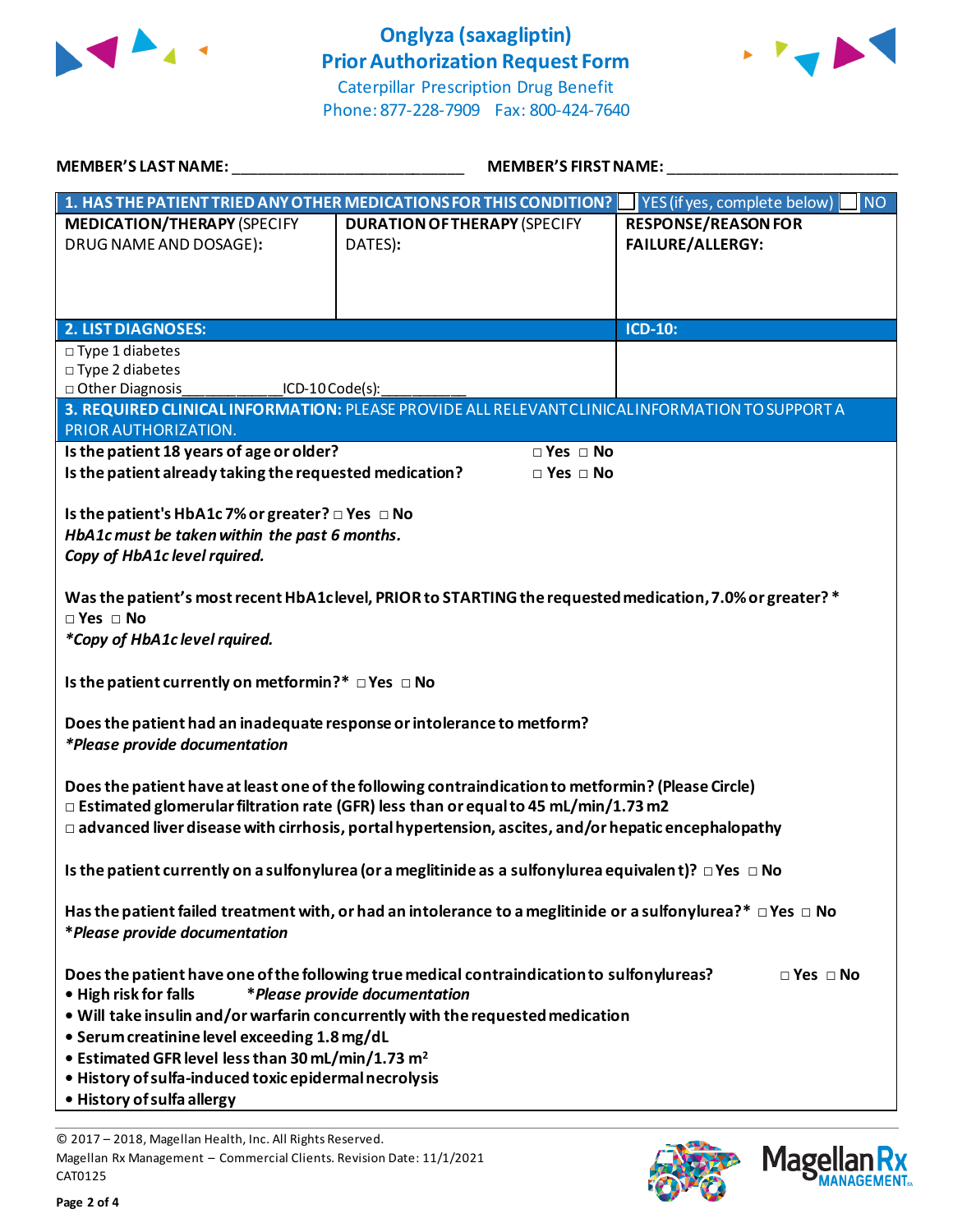

# **Onglyza (saxagliptin) Prior Authorization Request Form**



Caterpillar Prescription Drug Benefit Phone: 877-228-7909 Fax: 800-424-7640

#### **Is the patient currently taking one of the below? (Please Circle)**

- **Adlyxin (lixisenatide)**
- **Glyxambi(linagliptin/empagliflozin)**
- **Byetta, Bydureon (exenatide)**
- **Janumet/Janumet XR (sitagliptin and metformin)**
- **Tradjenta (linagliptin)**
- **Nesina(alogliptin)**
- **Oseni (alogliptin-pioglitazone)**
- **Trulicity (dulaglutide)**
- **Victoza (liraglutide)**
- **Januvia(sitigliptin)**
- **Jentadueto(linagliptin and metformin)**
- **Kombiglyze XR (saxagliptin and metformin)**
- **Kazano (alogliptin and metformin)**

#### **Will the drug be discontinued? □ Yes □ No**

- **Adlyxin (lixisenatide)**
- **Glyxambi(linagliptin/empagliflozin)**
- **Byetta, Bydureon (exenatide)**
- **Janumet/Janumet XR (sitagliptin and metformin)**
- **Tradjenta (linagliptin)**
- **Nesina(alogliptin)**
- **Oseni (alogliptin-pioglitazone)**
- **Trulicity (dulaglutide)**
- **Victoza (liraglutide)**
- **Januvia (sitagliptin)**
- **Jentadueto (linagliptin and metformin)**
- **Kombiglyze XR (saxagliptin and metformin)**
- **Kazano (alogliptin and metformin)**

**Are there any other comments, diagnoses, symptoms, medications tried or failed, and/or any other information the physician feels is important to this review?**

**Please note:** Not all drugs/diagnosis are covered on all plans. This request may be denied unless all required information is received.

**ATTESTATION:** I attest the information provided is true and accurate to the best of my knowledge. I understand that the Health Plan, insurer, Medical Group or its designees may perform a routine audit and request the medical information necessary to verify the accuracy of the information reported on this form.

**Prescriber Signature or Electronic I.D. Verification: \_\_\_\_\_\_\_\_\_\_\_\_\_\_\_\_\_\_\_\_\_\_\_\_\_\_\_\_\_\_\_\_ Date: \_\_\_\_\_\_\_\_\_\_\_\_\_\_\_\_**

**CONFIDENTIALITY NOTICE:** The documents accompanying this transmission contain confidential health information that is legally privileged. If you are not the intended recipient, you are hereby notified that any disclosure , copying, distribution, or action taken in reliance on the contents of these documents is strictly prohibited. If you have received this information in error, please notify the sender immediately (via return FAX) and arrange for the return or destruction of these documents.

© 2017 – 2018, Magellan Health, Inc. All Rights Reserved. Magellan Rx Management – Commercial Clients. Revision Date: 11/1/2021 CAT0125